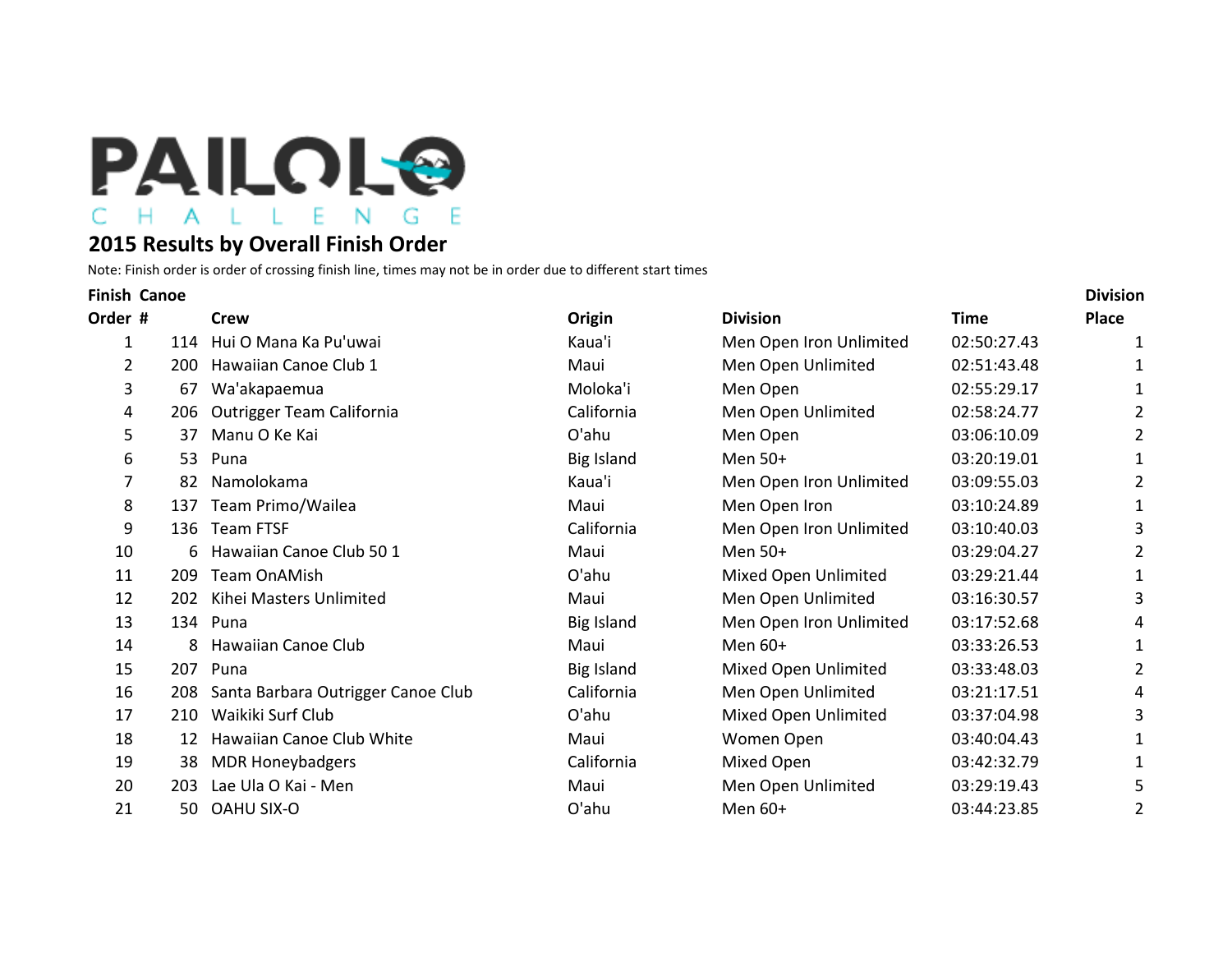| 22 |     | 21 Kailua Canoe Club 40 Masters               | O'ahu             | Women 40+                 | 03:47:13.54 | 1              |
|----|-----|-----------------------------------------------|-------------------|---------------------------|-------------|----------------|
| 23 |     | 201 Hawaiian Canoe Club 2                     | Maui              | Men Open Unlimited        | 03:33:33.33 | 6              |
| 24 |     | 1 California Gold                             | California        | Men 60+                   | 03:48:21.04 | 3              |
| 25 |     | 102 False Creek 1                             | Canada            | Men Open Iron             | 03:34:43.07 | $\overline{2}$ |
| 26 |     | 65 Kailua Canoe Club 50 Masters               | O'ahu             | Women 50+                 | 04:09:16.68 | 1              |
| 27 |     | 55 Revolusun                                  | O'ahu             | Women 40+                 | 03:53:40.57 | $\overline{2}$ |
| 28 |     | 32 Lae Ula O Kai - Master Women               | Maui              | Women 40+                 | 03:54:11.25 | 3              |
| 29 |     | 211 Kai Opua/Kaupiko Boyz                     | <b>Big Island</b> | Men Open Unlimited        | 03:41:30.74 | 7              |
| 30 |     | 7 Hawaiian Canoe Club 3                       | Maui              | Men Open                  | 03:43:46.55 | 3              |
| 31 | 115 | Keoua Honaunau Canoe Club                     | <b>Big Island</b> | Men Open Iron Unlimited   | 03:43:56.17 | 5              |
| 32 |     | 24 Keauhou Canoe Club                         | <b>Big Island</b> | Women 40+                 | 03:58:29.67 | 4              |
| 33 | 104 | Kieke Ngaru Maori                             | New Zealand       | Men Open Iron Unlimited   | 03:44:41.35 | 6              |
| 34 | 30. | Kumulokahi 40s                                | O'ahu             | Men 40+                   | 03:44:55.63 | 1              |
| 35 |     | 105 Laguna Tribe/Kahakai                      | Mainland          | Men Open Iron             | 03:45:06.95 | 3              |
| 36 |     | 15 Hulakai                                    | <b>Big Island</b> | Women Open                | 03:59:20.23 | $\overline{2}$ |
| 37 |     | 36 Team Moxie                                 | O'ahu             | Mixed Open                | 04:01:07.29 | 2              |
| 38 |     | 4 Gorge Outrigger                             | Canada            | Men Open                  | 03:47:20.77 | 4              |
| 39 |     | 2 Fairway Gorge Paddling Club/Gorge Outrigger | Canada            | Women Open                | 04:01:33.69 | 3              |
| 40 | 60  | SoCal Wahine                                  | California        | Women 50+                 | 04:21:45.55 | $\overline{2}$ |
| 41 | 40  | Na Kai Ewalu                                  | Maui              | Men Open                  | 03:47:52.94 | 5              |
| 42 |     | 135 Pure Ocean Connection (HKOCC)             | Hong Kong         | Women Open Iron Unlimited | 04:22:33.23 | 1              |
| 43 | 63  | Wa'akapaemua                                  | Moloka'i          | Women 50+                 | 04:22:57.51 | 3              |
| 44 | 25  | Keaukaha Canoe Club                           | <b>Big Island</b> | Mixed Open                | 04:02:59.33 | 3              |
| 45 | 56  | San Diego Outrigger 1                         | California        | Men Open                  | 03:50:22.37 | 6              |
| 46 | 116 | Manuiwa Outrigger                             | Mainland          | Men Open Iron Unlimited   | 03:52:19.65 | 7              |
| 47 | 29  | Kihei Canoe Club                              | Maui              | Men Open                  | 03:52:32.08 | 7              |
| 48 | 51  | <b>Outrigger Canoe Club</b>                   | O'ahu             | Men 60+                   | 04:06:55.81 | 4              |
| 49 | 49  | Northshore Renegades                          | Maui              | Mixed Open                | 04:07:39.71 | 4              |
| 50 | 5.  | Hanalei Canoe Club                            | Kaua'i            | Women Open                | 04:07:58.81 | 4              |
| 51 | 59  | <b>Team Fluther</b>                           | Australia         | Women Open                | 04:08:32.78 | 5              |
| 52 |     | 132 Marina del Rey Outrigger Canoe Club       | California        | Men Open Iron Unlimited   | 03:55:01.25 | 8              |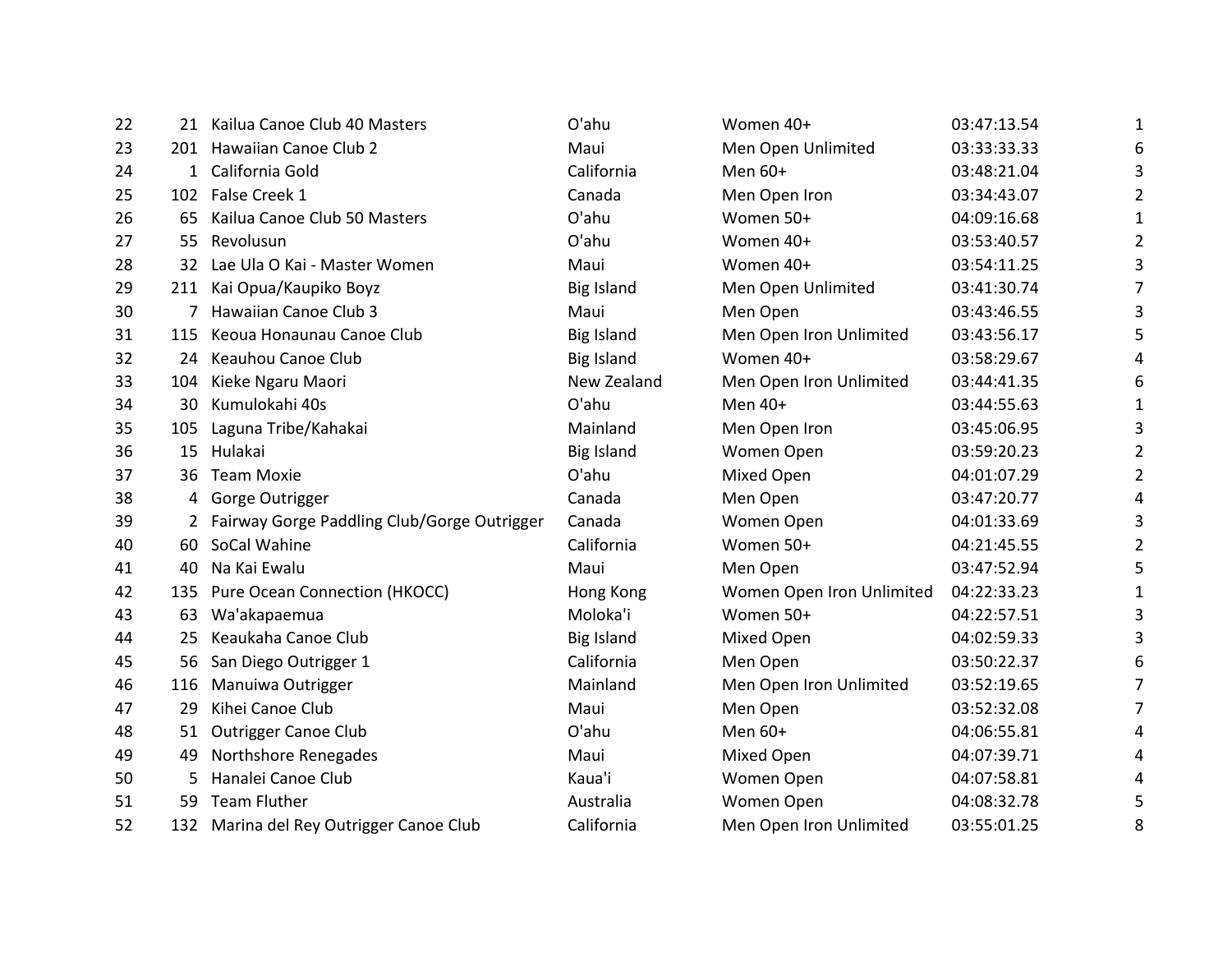| 53 | 205 | Niumalu                       | Kauai             | Mixed Open Unlimited | 04:10:23.54 | 4            |
|----|-----|-------------------------------|-------------------|----------------------|-------------|--------------|
| 54 | 18  | Kahana Canoe Club             | Maui              | Women Open           | 04:13:14.68 | 6            |
| 55 | 46  | New Hope Canoe Club           | O'ahu             | Mixed Open           | 04:13:24.98 | 5            |
| 56 | 39  | M'Ozzies                      | Australia         | Women 40+            | 04:13:27.57 | 5            |
| 57 | 45  | New Hope Canoe Club           | O'ahu             | Men 60+              | 04:13:52.23 | 5            |
| 58 | 17  | Kahana Canoe Club             | Maui              | Men Open             | 04:00:13.63 | 8            |
| 59 | 52  | <b>Pacific Dragons</b>        | Australia         | Women Open           | 04:14:17.75 | 7            |
| 60 | 3   | False Creek - Bellingham Bay  | Canada            | Men Open             | 04:01:33.30 | 9            |
| 61 | 9   | Hawaiian Canoe Club 50 2      | Maui              | Men 50+              | 04:16:27.91 | 3            |
| 62 | 19  | Kai Elua Outrigger Canoe Club | California        | Mixed Open           | 04:16:41.13 | 6            |
| 63 | 33  | Lae Ula O Kai - Red           | Maui              | Women Open           | 04:16:47.05 | 8            |
| 64 | 54  | Puna                          | <b>Big Island</b> | Women 40+            | 04:16:50.70 | 6            |
| 65 | 28  | Kihei Canoe Club              | Maui              | Women 40+            | 04:17:34.36 | 7            |
| 66 | 106 | NGA Puawai                    | New Zealand       | Women 40+ Iron       | 04:38:21.28 | $\mathbf{1}$ |
| 67 | 57  | San Diego Outrigger 2         | California        | Men Open             | 04:05:28.48 | 10           |
| 68 | 11  | Hawaiian Canoe Club Blue      | Maui              | Women Open           | 04:19:33.85 | 9            |
| 69 | 109 | Singapore Paddle Club         | Singapore         | Men Open Iron        | 04:06:30.23 | 4            |
| 70 | 26  | Keoua Honaunau Canoe Club     | <b>Big Island</b> | Mixed Open           | 04:20:37.07 | 7            |
| 71 | 43  | Napili Canoe Club             | Maui              | Women Open           | 04:20:44.88 | 10           |
| 72 | 41  | Na Kai Ewalu                  | Maui              | Mixed Open           | 04:21:03.10 | 8            |
| 73 | 31  | Kumulokahi Open               | O'ahu             | Men Open             | 04:07:07.97 | 11           |
| 74 | 62  | Team Ray                      | O'ahu             | Women Open           | 04:21:31.48 | 11           |
| 75 | 14  | Hui Nalu                      | O'ahu             | Women Open           | 04:22:04.29 | 12           |
| 76 | 66  | Maui Uncles                   | Maui              | Men 60+              | 04:24:07.49 | 6            |
| 77 | 112 | Singapore Paddle Club         | Singapore         | Men 40+ Iron         | 04:10:24.55 | $\mathbf{1}$ |
| 78 | 42  | Na Kai Ewalu                  | Maui              | Women Open           | 04:24:49.18 | 13           |
| 79 | 23  | Kamamalahoe/Olelo             | O'ahu             | Men 60+              | 04:25:03.78 | 7            |
| 80 | 35  | Le Malu O Le Vasa             | American Samoa    | Women Open           | 04:25:16.07 | 14           |
| 81 | 47  | <b>Newport Aquatic Center</b> | California        | Women Open           | 04:26:34.90 | 15           |
| 82 | 61  | Team Hoaloha                  | Mainland          | Women Open           | 04:26:39.43 | 16           |
| 83 | 13  | Ho'okahi Pu'uwai OCC          | California        | <b>Mixed Open</b>    | 04:27:05.14 | 9            |